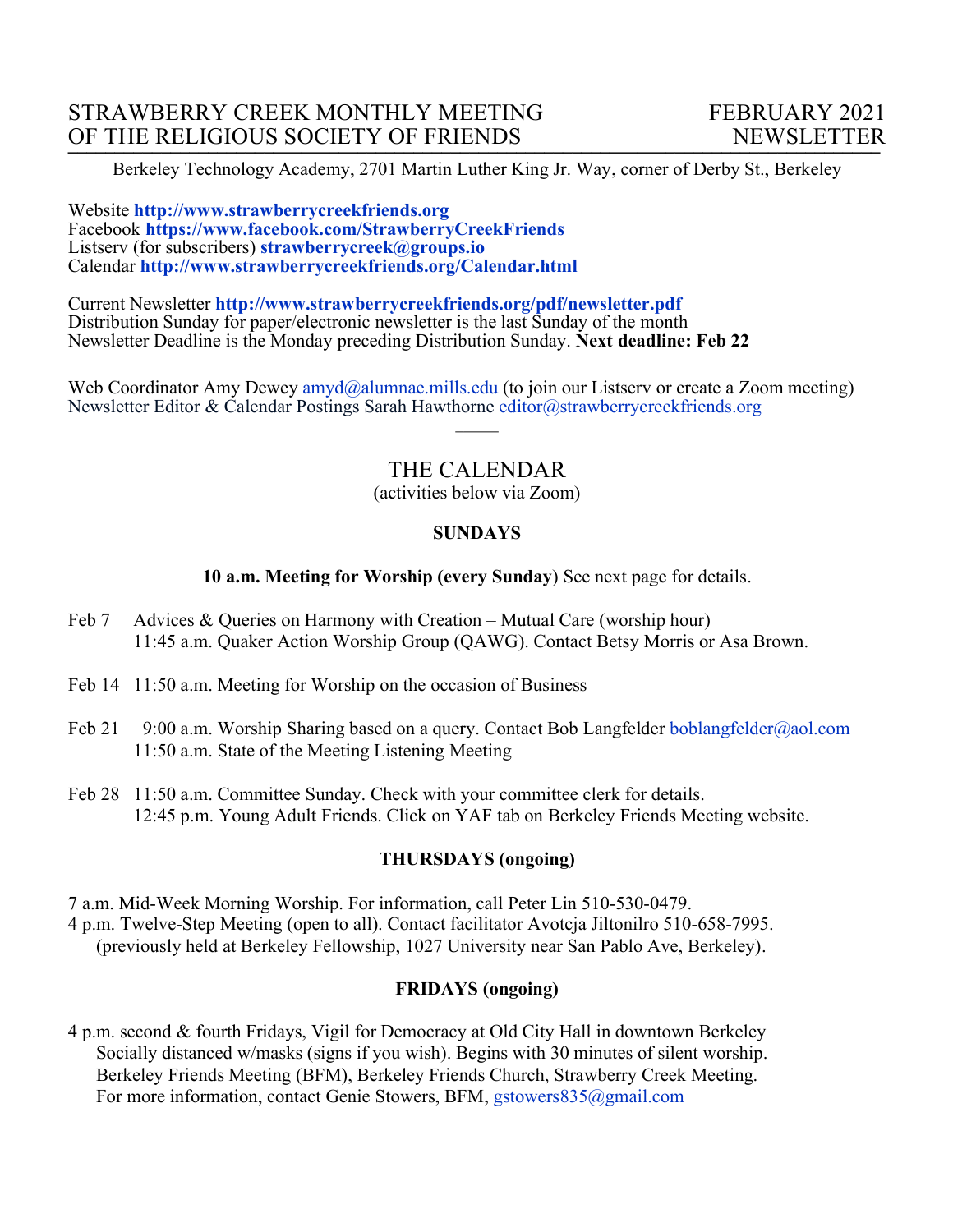# **Strawberry Creek Sunday Worship (Zoom)**

Strawberry Creek Friends Meeting meets for worship at 10am Sunday mornings via Zoom. The "Virtual Meeting Room" opens earlier at 9:30am. Our worship closes at 11am, followed by holding in the light those in need, announcements, and social time to share. Strawberry Creek Friends Meeting is part of a larger network of Quakers. Below are other Quaker groups and programs.

# **Berkeley Friends Meeting**

The Zoom link for Berkeley Friends Meeting Sunday worship may be found online. http://www.berkeleyfriendsmeeting.org

# **Quaker Center**

Daily online meeting for worship from 7:30 - 8am. http://www.quakercenter.org/meeting-for-worship/

# **Quaker Action Worship Group**

At 11:45am the first Sunday of each month, Quaker Action Worship Group comes together on Zoom. QAWG's mission is "To discern how our Quaker practice and tradition can more strongly and fully inform our political activism." QAWG draws from Strawberry Creek Friends Meeting, Berkeley Friends Meeting, and Berkeley Friends Church. For more information, please contact Co-Conveners Betsey Morris or Asa Brown.

# **More Quaker Worship & Programs**

The Zoom links for many online Quaker worship and programs are posted by Western Friend at https://westernfriend.org/quaker-worship-andfellowship-online

# **Community Sharing Fund Working Group**

On January 31 a Listening Meeting was held to support the Meeting in its desire to establish a Community Sharing Fund through which the Meeting can contribute to the needs of those outside our Meeting. If you would like to share further ideas, contact Co-Convenors Lari Keeler (Mutual Care) or Larry Strain (Finance), or any of the other working group members: Susan Burr (PPR. Care of Meeting), Lee Douglas (Welcoming, Finance), Stephen McNeil (Care of Meeting), and Nancy Wilkinson (Treasurer).

# **PacYM Representative Committee (all invited)**

Everyone in Pacific Yearly Meeting (PacYM) is invited to this year's gathering of the PacYM Representative Committee (RepCom). This gathering is not limited to Monthly Meeting representatives. Exception: there will be a meeting of (only) Monthly Meeting Representatives on Friday evening, February 26.

PacYM will meet on two successive Saturdays: February 27 and March 6. On both days there will be a 90-minute session in the morning and two 90 minute sessions in the afternoon. The deadline to file reports to this RepCom is Monday February 8. Important Note: any business that committees, officers, or outside representatives intend to bring to the summer Annual Session must first be brought for a first reading to a RepCom meeting.

The theme of summer 2021 Annual Session will be "*The Power at Work Within Us: connection with the power of Spirit working within and among us."* Proposals for Interest Groups at Annual Session are due by midnight on Sunday, March 7.

# **Integrity Investment (Western Friend)**

In this month's Western Friend (Jan/Feb 2021) issue, Strawberries Shelley Tanenbaum, Kathy Barnhart, and Rick Herbert tell their stories of participating in the movement to successfully persuade the University of California, Berkeley, to divest from fossil fuels and switch to investing in more eco-friendly alternative energy sources. See https://westernfriend.org/article/integrityinvestment

# **Right Relationship with Native Peoples**

On Sunday Feb 7, 2-4 p.m. (Pacific Time), Friend Paula Parker (Friends Peace Teams) is offering a workshop entitled "*Roots of Injustice, Seeds of Change: Toward Right Relationship with Native Peoples*". After hearing the story of colonization in the words of indigenous and Euro-American leaders, participants explore steps that we can take to build relationships with Native peoples based on truth, respect, and justice. To register, go to https://friendspeaceteams.org/trr-2021-03-13 workshop/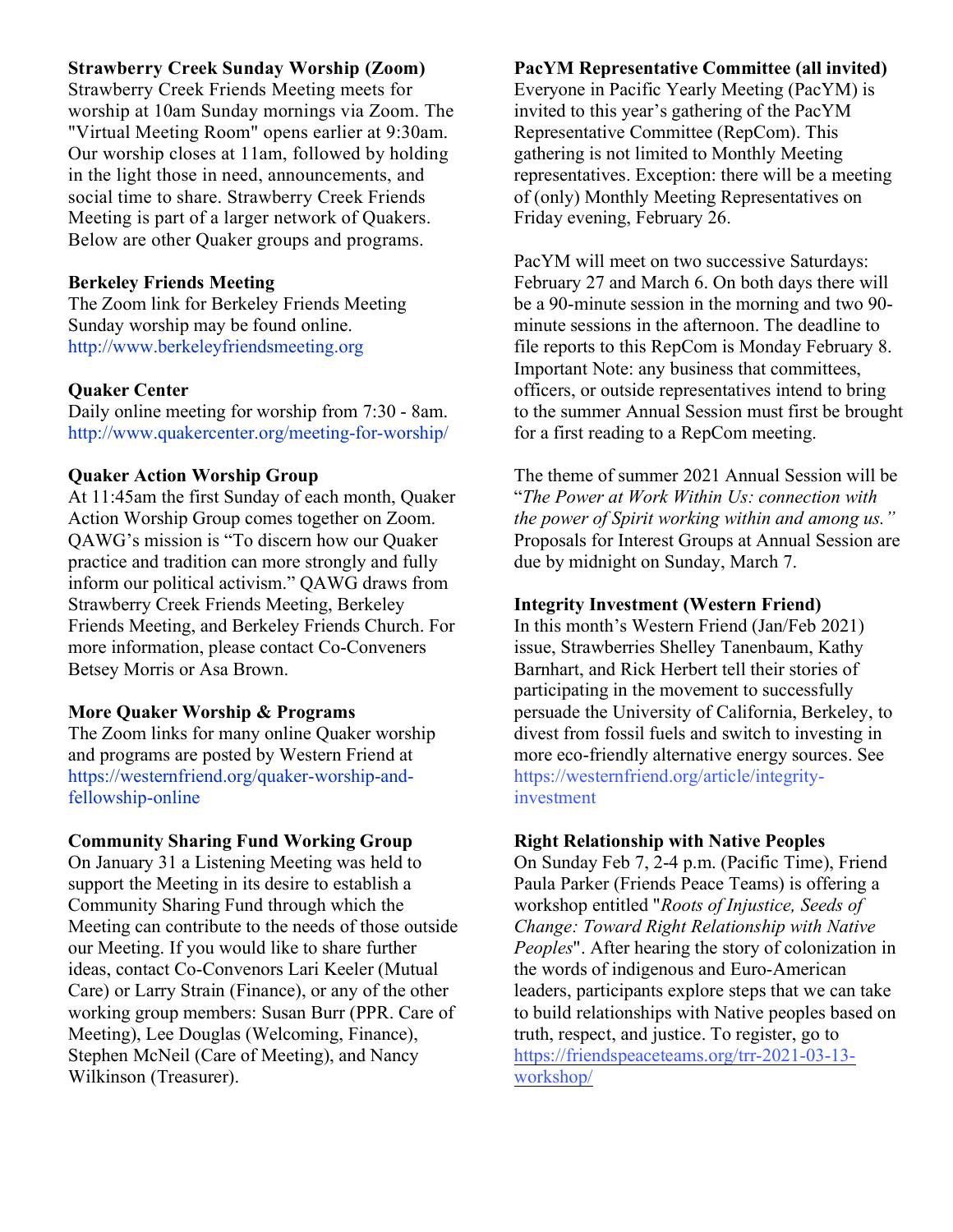### **Earthcare Testimony 10th Anniversary**

Strawberry Creek Friends Meeting has had a strong interest in care of the earth for at least 30 years. To celebrate the Meeting's longstanding commitment, those interested met for two Monday evenings (January 11 and 25) to explore, ten years later, how well we are living the Meeting's Earthcare Testimony, and how this relates to the Meeting's Minute on Engagement to Uproot and Dismantle Racism.

Shelley Tanenbaum recounted a short history of our Meeting's earth-related activities. Thirty years ago there was an unofficial FUN (Friends in Unity with Nature) group who spent time together outdoors. Eventually some SCMM folks drafted and submitted to Pacific Yearly Meeting (PacYM), the document *Towards a Testimony on Unity with Nature*, which was added to the text of PacYM's Faith & Practice 2001.

When PacYM declined to consider the adoption of an Earthcare Testimony, in 2010 SCMM developed its own draft Earthcare Testimony to reflect its experience that our Meeting was already living and witnessing in the world in alignment with ecological integrity and environmental justice. To read the SCMM Earthcare Testimony, see http://strawberrycreekfriends.org/testimony\_earthca re.html

In December 2010, Western Friend published an article on the writing process for SCMM Earthcare Testimony, and our Meeting became nationally known not only for our Nominating Process, but for our Earthcare Testimony.

Some of the many activities our Meeting has done to implement the Earthcare Testimony are its Dime a Gallon Project (with its coin-swallowing Dime-asaur), its educational displays, its monthly Friday night video-discussions, its regional and national interest groups at Quaker Gatherings. A *Holding Earth in the Light Retreat* was held with keynote speaker Keith Helmuth. Also, the name of the Meeting's Peace and Social Witness committee was expanded to explicitly include Earthcare, now Peace, Earthcare, and Social Witness Committee. Note: This summary does not include the January 25 meeting, which occurred too late for publication.

## **FCNL Priorities for New 117th Congress**

Friends Committee on National Legislation has just published the following priorities for the new incoming Congress. For more information, see https://www.fcnl.org/about/world-weseek/legislative-priorities

\* Promote peacebuilding by emphasizing diplomacy and honoring treaties and by working towards peaceful prevention and resolution of violent conflict, especially in the Middle East.

\* Confront the paradigm of global militarism, demilitarize space, reduce military spending, limit the spread of conventional weapons, prevent armed interventions, repeal the Authorizations for Use of Military Force (AUMFs), and reassert Congress' oversight role.

\* Promote nuclear disarmament and nonproliferation.

\* Advocate for a justice system that is just and equitable, eliminates mass incarceration and police brutality, and establishes law-enforcement that is community-oriented and demilitarized.

\* Ensure that the U.S. immigration system promotes and respects the rights, safety, humanity, and dignity of all immigrants, refugees and migrants.

\* Support equitable access for all to participate in open, secure, and transparent political and electoral processes, protect the integrity of our democratic institutions and processes, and work to ensure honesty and accountability of elected and appointed officials.

\* End gun violence by supporting policies that are informed by public health best practices.

\* Witness and advocate for American Indian, Alaska Native and Native Hawaiian rights and concerns. Honor the treaties and promises.

\* Address structural economic inequality through measures such as a fair and progressive tax system, a living wage for all, and an adequate social safety net.

\* Prioritize programs that meet basic needs including universal access to quality affordable healthcare, <sup>a</sup> necessity magnified by the COVID- <sup>19</sup> pandemic.

\* Strengthen environmental protections and advance environmental justice, while recognizing the finite capacity of the earth and the need to protect human, animal and plant diversity.

\* Promote sustainable, science-based solutions to the climate crisis and prioritize international cooperation to achieve global sustainability goals and protect vulnerable populations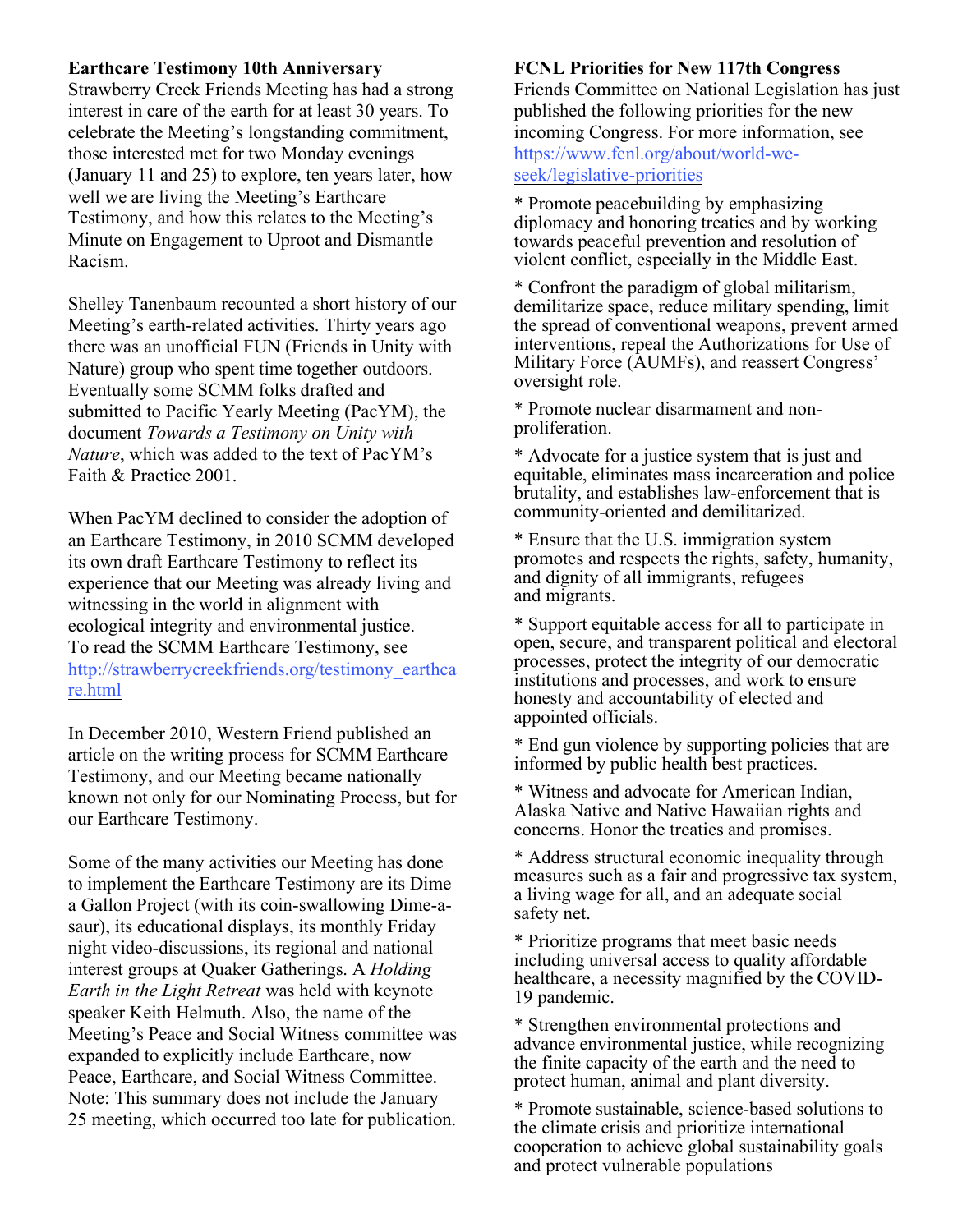

#### **Family Heritage**

All his life, Joshua Gallup (Josh) has been a Quaker. In the mid seventeenth century, his Quaker ancestors on his mother's side sailed to Pennsylvania from England on the *Friendship*. They settled in Pennsylvania. His mother's parents, who were considered 'elders' in their Meeting, and his cousins, aunts and uncles, all addressed other family members with "thee" and "thy."

His father's ancestors also came to America from England about the same time. They were professional soldiers who settled in Connecticut. Josh's paternal grandfather was a Presbyterian minister and an artist who did landscape paintings. Coincidentally, both his mother and father each had an ancestor who signed the Declaration of Independence. And both were named William (William Floyd & William Williams)!

Josh's father, Howard, and his mother, Kris, met at a college dance. A friend of Howard's dared him to ask the pretty woman across the room to dance. Howard accepted the challenge. He and Kris began to date, and were married in 1949. Influenced by the Quaker values that Howard found in Kris's family, he became a Friend around the time they were married. The two were married for 70 years, until his parents both passed away in 2020.

Josh, his younger sister (now deceased), and brother, were raised in Easton, Pennsylvania, a mid-sized conservative town. His father a professor of experimental psychology at Lafayette College, Josh remembers feeding lab rats. His parents were "good liberals", who were anti-war activists and strong supporters of civil rights. During the Vietnam War, his father became a draft counselor.

Since his father was faculty, Josh had the chance to play children's roles in college stage productions. When the children were old enough for school, his mother worked part time at Easton Senior Center. For many years, she was a volunteer with Head Start. She was also very active in the life of the Lehigh Valley Friends Meeting.

During his childhood, Josh went to Meeting for Worship every Sunday with his family. As was the custom in many Pennsylvania Friends Meetings, the young people sat in Meeting for Worship for the first 20 minutes, then went to the First Day School. Note: Josh and his wife, Josie, have been attending Strawberry Creek Friends Meeting for 15 years.

#### **The Iron Man**

Josh's father, Howard, was fiercely independent in many ways. Refusing to wear a suit and tie when teaching, he insisted his students call him by his first name, despite the college administration's repeated efforts to get him to conform. He taught himself to play the piano as a teenager. Only after the children were grown did he take formal piano lessons. After Howard and Kris had moved to a retirement community, Howard gave classical music concerts to a full audience of residents there, playing Chopin, Schumann, and Beethoven among other composers.

His father rode his ten speed bicycle all over Easton and out into the surrounding countryside. He was extremely proud when his bike odometer hit 85,000 miles. After he retired from teaching, he worked at a bike store, leading 100 mile community rides and

One of Josh's cousins nicknamed his father 'the Iron Man,' because, though he had been hospitalized several times, he "bounced back" as strong as ever from these medical events. Josh credits his father's longevity—he lived to be 93—to his lifelong commitment to fitness, his strong life spirit, his tenaciousness, his perseverance and his determination.

Josh, too, draws on his own determination and his ability to persevere in the face of having Parkinson's. His father's independent thinking and willingness to stand up for principles are also qualities Josh finds he can draw on in himself. But his father's drive to fulfill his own goals and passions often meant he was not sensitive to the emotional needs of those around him; these are traits Josh has worked hard not to repeat.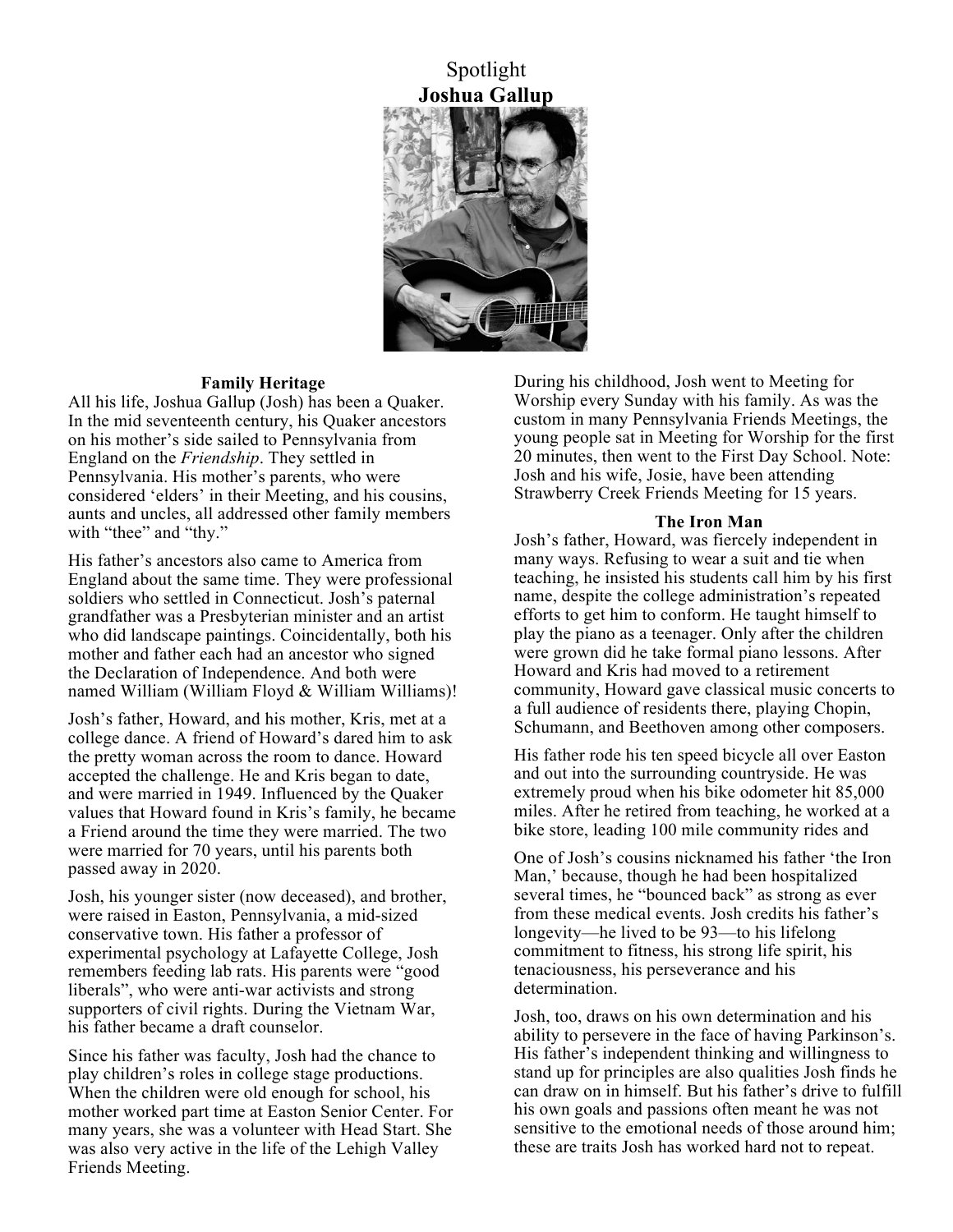#### **Rebel with a Cause**

As the son of progressive parents, Josh found he fit in politically less and less at Easton Junior High School. His teachers were not sympathetic to the values he began expressing against the War in Vietnam. One day, during his first month in seventh grade, Josh refused to stand up to say the pledge of allegiance to the American flag. He was kicked out of class and sent to the principal's office. He was allowed back into class only after his parents had met with the principal and backed up his right to express himself. As a consequence of their support, the principal agreed to made a deal with Josh. Josh would stand up with the other children during the pledge, though he would not be required to say it.

Josh started playing the guitar when he was fourteen. When he discovered the Beatles, he began to grow his hair long to look like George on the cover of *Rubber Soul*. Boys on the school bus and at school teased him for his long hair, calling him a 'hippy.' Outspoken against the War, Josh also wore his 'Ban the Bomb' and other anti-war buttons. In support of the growing civil rights movement at the time, he engaged in fiery discussions with everyone at school. He was regularly bullied for his values. This only increased once the other boys discovered that Josh would not fight back because of his deeply held belief in non-violence.

When Josh was fifteen, he attended George School, a Quaker boarding school in Newtown, Pennsylvania, for one year. The next year he attended a new experimental boarding school. Neither school fit his needs at the time. Although he appreciated the fact that at boarding school he wasn't bullied, Josh found he was not engaged in the academic nature of school. He says he has recently heard there is a hypothesis that early Parkinson disease traits manifest themselves in poor attention, restlessness, and inability to sit still for long periods of time. These are all traits that probably contributed to his challenges in an academic setting.

As a result of his school experiences, Josh began to realize that he was not suited to long periods of sitting at a desk. In his late teen's he explored a number of non-academic jobs that entailed physical labor. He tried his hand at a number of factory jobs, working at a textile mill in Vermont for six months, a steel mill in Pennsylvania for a week, an outboard motor factory in Maine for another six months, and a janitorial position at the Easton YWCA.

**A Lifelong Passion for Art, Music, and Drama** Josh muses on the many ways his mother nurtured his artistic enthusiasm from an early age. It was his mother who signed Josh and his sister up for private oil painting classes. His mother did not even object when he confiscated (!) her folk guitar and began learning to play rock and roll on it. His mother and he shared a love of folk singers as well—Harry Belafonte, the Kingston Trio, and Pete Seeger. He is

also grateful for the fact that his mother saved some of his childhood art work, gifting this treasure trove to him as an adult. He notes that in his earliest drawings, unlike most children's drawings, he was intent on using the entire paper, extending the colors even into the corners. He was an artist, even at three years old!

Though he did not take any formal acting lessons until ten years ago, Josh always enjoyed sharing himself with an audience through his dramatic writing and performing. In sixth grade, Josh wrote a play about the Walking Purchase, which was an alleged agreement between the William Penn family and the indigenous Lenape, or Delaware tribe. Josh notes that this is the only example he knows of indigenous people in North America receiving actual payment for their land. Also while Josh was in sixth grade, his teacher asked him to be the artist in charge of a class mural depicting Pennsylvania history that covered the walls of the classroom.

In junior high, Josh and his friend created a book with detailed descriptions and elaborate illustrations of a fantasy world they had invented. This world included an intentionally diverse population of people and animals like the blue people, who were called the Kaloifkens, and the Spizdoodles, who were the color of white paint. Josh's social studies projects included political cartoons as well.

In his mid-20's, Josh's passion for art surfaced again, inspiring him to attend the San Francisco Art Institute (SFAI). He majored in painting, finally able to focus deeply on his art, with ample space to make large (6'x 8') paintings. Best of all, Josh met his partner Josie when both were SFAI students.

During his years as a graduate student at the SFAI, he re-oriented his approach to art. In re-examining what art meant to him, Josh shifted from large abstract paintings to smaller, more intimate work. The inspiration for the emotional content of Josh's art often depicts isolation and draws on images of the American cowboy. The humor in his art comes out in his use of rabbits, wolves, and cows with human traits.

#### **Freewheeling**

During his years as a student at the Art Institute, Josh made ends meet by working at a bicycle store, so it was a logical conclusion for him to open his own bicycle store when it was time to go to work full-time. At the bike store, Josh relied on his own skills and experience as a bike salesperson and mechanic. The bike store constituted his work life for the next fifteen years.

However, in 1995, Josh began to notice that he had slight a tremor and increasingly rigid muscles in his left arm. He realized that, no matter how hard he tried, he no longer had the manual dexterity to fit the screwdriver into the slot of a screw on a bike he was repairing. He was faced with the brutal realization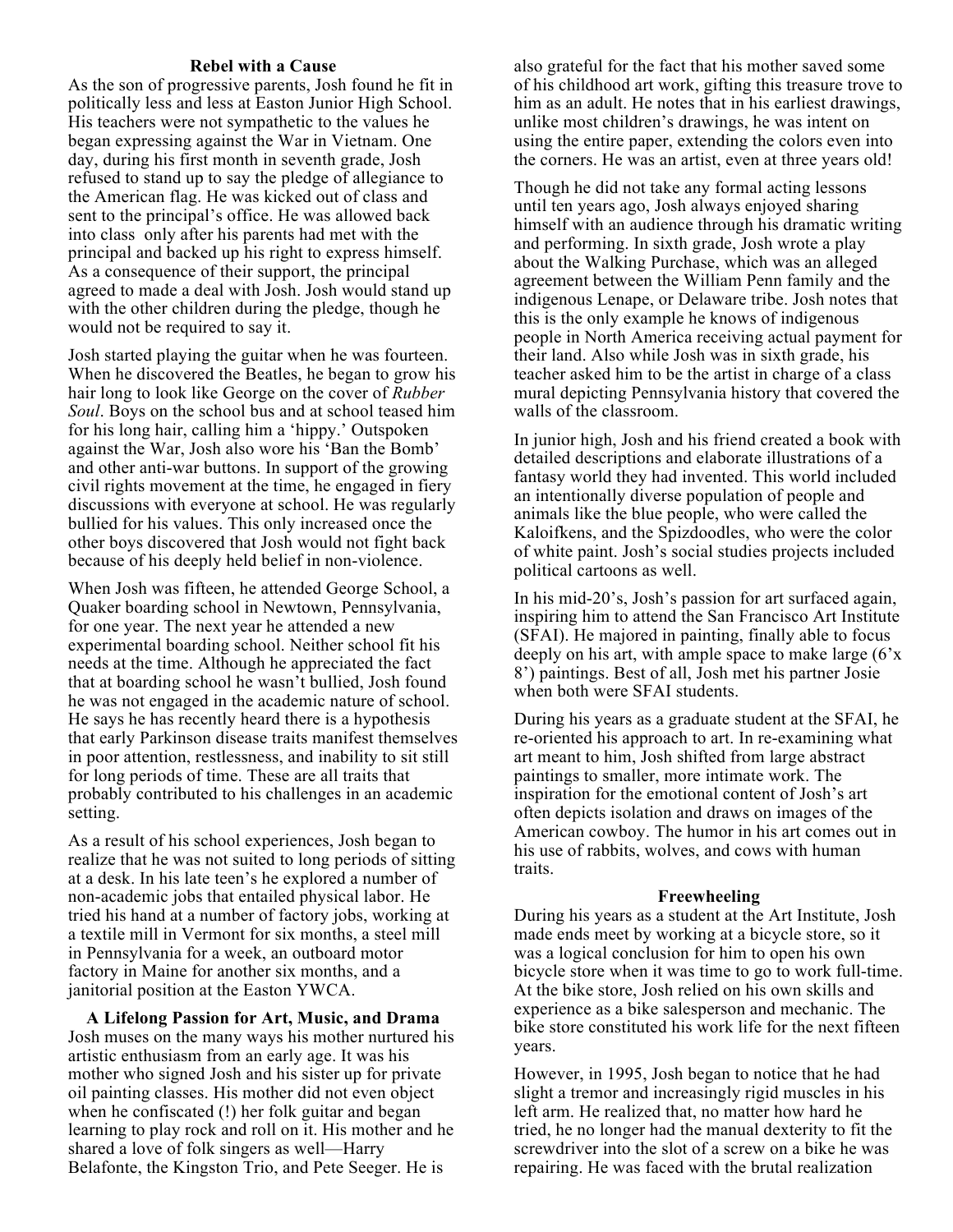that his neurological coordination was undeniably deteriorating. This began a period of medical diagnostics.

In 1997, Josh was diagnosed with Parkinson's disease. He saw the transitory nature of life, and the inevitability of death as real, not a vague event in the distant future. This sharp realization made him quite intentional about how he was going to use his time. He had the epiphany that owning a bicycle store was not all his aspired to do, not what he wanted to do with his time and his life. He let go of the bike shop, even though he would sorely miss working with his young employees.

He turned his attention to discovering what was next, asking himself not just "what do I have the ability to do, but what is important to me?" The answer to those questions led him to the unexpected decision to re-enter the academic world from which he had previously drifted away.

#### **Teaching**

To help him transition to the next stage of his life, Josh enrolled in several classes at Berkeley City College. With the support of a wonderful history teacher, Michael Mills, Josh rekindled his love for history. Josh realized if he trained as a teacher, he could join his love of history with his enjoyment of working with young people.

He soon headed back to school at the University of San Francisco, this time armed with clarity about his purpose for being there – to get a Masters Degree in Education with a teaching certificate specializing in American history. Josh noted that he has always found history so interesting because it is the telling of stories about real people. Stories, he thinks, like art and music, convey meaning. They have a strong educational and emotional impact on children. He was eager to portray history in a way that really engaged the students. In teaching history, Josh wanted to feature historical figures as whole people, with their full range of ideals and emotions.

The prospect of becoming a teacher offered an exciting opportunity to begin a new chapter in his life, one that was more compatible with the changes he anticipated Parkinson's might bring in the coming years. While getting his Masters and his teaching credential, Josh had the chance to work with children from elementary through high school. He pinpointed fourth and fifth graders (9-11 year olds) as the age group he wanted to focus on. Children of this age are "still receptive to adults, and they are interested in exploring the world." He realized he was interested in affecting children's development; elementary school teaching afforded him this opportunity.

After graduating, he began teaching at Aurora Elementary School, a small private school in Oakland. One advantage of teaching in a small school is he could design his own curriculum. During his ten

years of teaching at Aurora, he created a new history musical every year. These musical plays followed the California curriculum for fourth and fifth grades: alternating between the gold rush and California history one year, and Early American History, including the American revolution, the next. He used these plays as a pedagogical tool to teach the students as they acted parts and sang songs, thereby memorizing the historical content.

When teaching fourth and fifth graders, behavior is a central issue. In addition to using plays to teach history, Josh created short skits as an essential tool for modeling age appropriate behavior, as well as developing collaborative and respectful resolutions to problems similar to those encountered by the students in the classroom and on the school yard. Both adults and students had fun engaging. It is important to Josh that children be held accountable for their behavior; he credits his Quaker upbringing for enabling him to learn good impulse control.

Even though Josh is no longer teaching children in the classroom, there is no shortage of children in his life. Together for forty-three years, Josie and Josh have a blended family of four grown boys (all happily paired) with a total of five grandchildren.

Josh has continued to keep his hand in the world of education since he retired. He mentors one younger teacher, who has sought Josh out the last nine years for his deep understanding of how to use music and drama to enliven the elementary school history curriculum. Similarly, when the East Bay School for Boys (EBSB) first started, the head of the school asked Josh to assist him in adding music to Shakespeare's Julius Caesar, to help make the play come alive for the sixth grade boys.

#### **The Lone Cowboy**

Josh's early crayon drawings and paintings often focused on super heroes (good) and threatening wolves (bad). Most of his childhood heroes were cowboys. He still has a photograph of himself at age three dressed in a complete cowboy outfit. Josh loves reading. He has gravitated toward biographies, especially stories of heroism, in which the hero overcomes challenges in order to prevail.

Josh is currently reviewing the childhood art his mother saved for him, in order to revisit themes and images he used then, incorporating them into his recent sculptures and paintings. He's once again returning to the theme of the lone cowboy. He doesn't plan his art work ahead, but instead spontaneously painting and sculpting in the moment, describing his technique as "conscious but not intentional."

His images are representational, but they arise from an emotional place rather than aiming to look like what they represent. That is, an image of his father does not necessarily look like his father looked in real life. As he's grown older Josh has been increasingly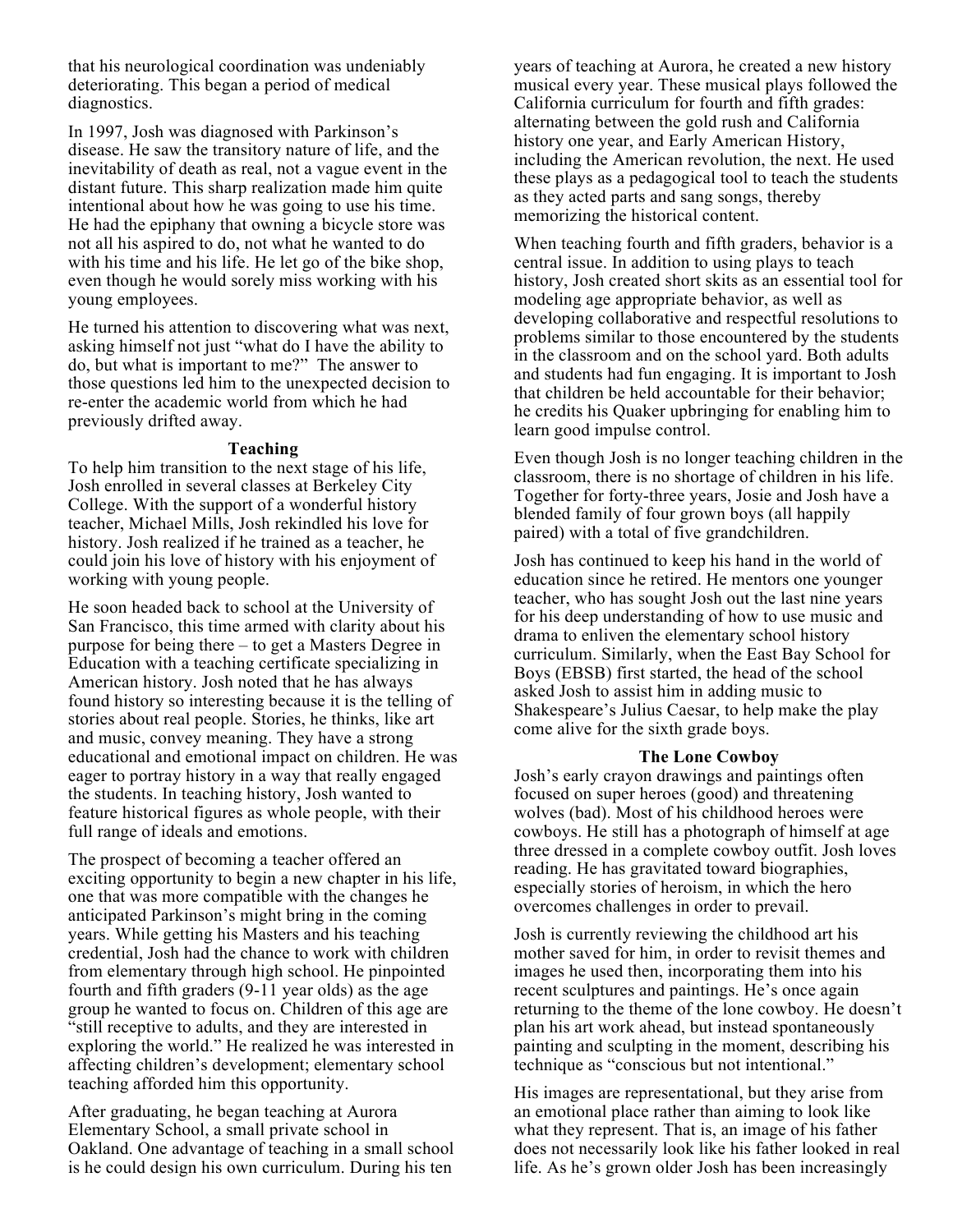aware of the similarities between himself and his father. He appreciates the tenacity his father had for life and his vigilance in taking care of himself. There are so many blessings that Josh feels he has had that perhaps his father did not, and these blessings enable Josh to be generous and sensitive to others, able to reach out and to listen. Through his art, Josh has been able to work on his feelings. In the weeks following his father's death on December 18, 2020, Josh has done many paintings, upwards of 25!

In his later years Josh has spent time reflecting on what it means to be masculine in our culture and what models our society holds up for young boys to emulate. The pervasive presence of violence in our society disturbs Josh deeply. He thinks the principles of non-violence are so essential, yet so unappreciated by our culture. Josh explains, "We lean too heavily on aggression, to get what we want. It's not just the physical violence, but what causes it. The roots of violence stem from many causes; in our culture, both men and women are pushed into stereotyped roles. The silent cowboy epitomizes this stereotyping. The cowboy is the strong silent type who expresses no feelings. He doesn't want help from anyone. Part of the solution is to look more carefully at how we treat our brothers and sisters." He has investigated this image of the lone cowboy even in childhood, who showed up in every picture he crayoned or painted as a child. "Being locked into that image is unhealthy."

Lately, Josh has done quite a few paintings of cowboys, attempting to portray the characteristics of how our culture defines a "real man." These last six months there's been an interesting twist. Many of his cowboy paintings include a cow, some have even left out the cowboy and only depict a cow!

#### **New Frontiers (Parkinson's)**

It's been almost 25 years since Josh was diagnosed with Parkinson's. After a long period in which Josh did not have many symptoms, about five years ago, Josh's Parkinson's intensified, which, among other symptoms, made it harder for him to walk.

The increasing challenges of Parkinson's have triggered contemplation about life and death, and instilled a sense of urgency to discern what is most important. Degenerative diseases, such as Parkinson's, limit, but do not stop one's ability to express one's self, although "a change in the medium" may be required.

Thus, Josh still plays guitar and other stringed instruments, but nowadays, when playing guitar, he intentionally avoids the most awkward finger fret positions for his left hand. He makes sure he doesn't play too long at one sitting, limiting his playing time to no more than a half hour at a time. In addition, he's taking piano lessons, which doesn't require the same finger precision or pressure as string instruments do nor does piano require him to torque his left hand.

Playing piano challenges his brain to learn new skills, and stimulates the creative juices as he develops new music. Finally, he's realized with appreciation his own voice is an instrument that doesn't call for any manual dexterity!

Performing is very satisfying for Josh. Four years ago, Josh gave his first benefit performance for the Michael J. Fox Foundation for Parkinson's Research. Each year since then he has written a script with new songs describing the most intimate aspects of what it is like to live with Parkinson's. These performances allow him to give back by raising funds for the Foundation. As he hears others, especially Parkinson's patients, share that they find his shows helpful, validating, and even moving, Josh has been more and more inspired to continue this annual tradition. Josh is especially grateful to the Strawberry Creek community, who have unfailingly come to the show and contributed generously. To date he has raised \$24,000.

Josh is also greatly relieved Parkinson's does not prevent him from painting. He recently bought forty new portrait-sized canvases, and has found watersoluble oil paint that does not produce fumes, allowing him to safely paint at home, which is full to the brim with his art work. Although he does not sell his art for money, he encourages recipients of his work to donate to Michael J. Fox Foundation.

A major factor impact on Josh's life has been his participation in cutting-edge research at UC San Francisco (UCSF). A few years ago, Josh became a pioneer as one of the first fifteen people in the world to undergo brain surgery for experimental gene therapy. This therapy has allowed him to maintain medications without increasing their dosages, a first for Parkinson's patients, who tend to need increased amounts of L-dopa through time.

In August of 2019, Josh had another brain surgery at UCSF to implant electrodes deep in the sub-thalamic nucleus of his brain. He also has a rechargeable battery implanted in his chest. This combination of electrodes and a battery implant send out electrical signals that stimulate his brain continuously. Although it is not yet understood why, this therapy has a remarkable capacity to reduce Parkinson's symptoms. The electrodes can be programed for each patient's needs. Josh, himself, has some control over adjusting the stimulation, and modifying the intensity of the electrical impulse. When Josh notices he is having trouble talking or he's getting too tired, he has the option to make adjustments. This medical device has been in use for 20 years, there have been over 85,000 recipients. Josh's response has been very positive to date.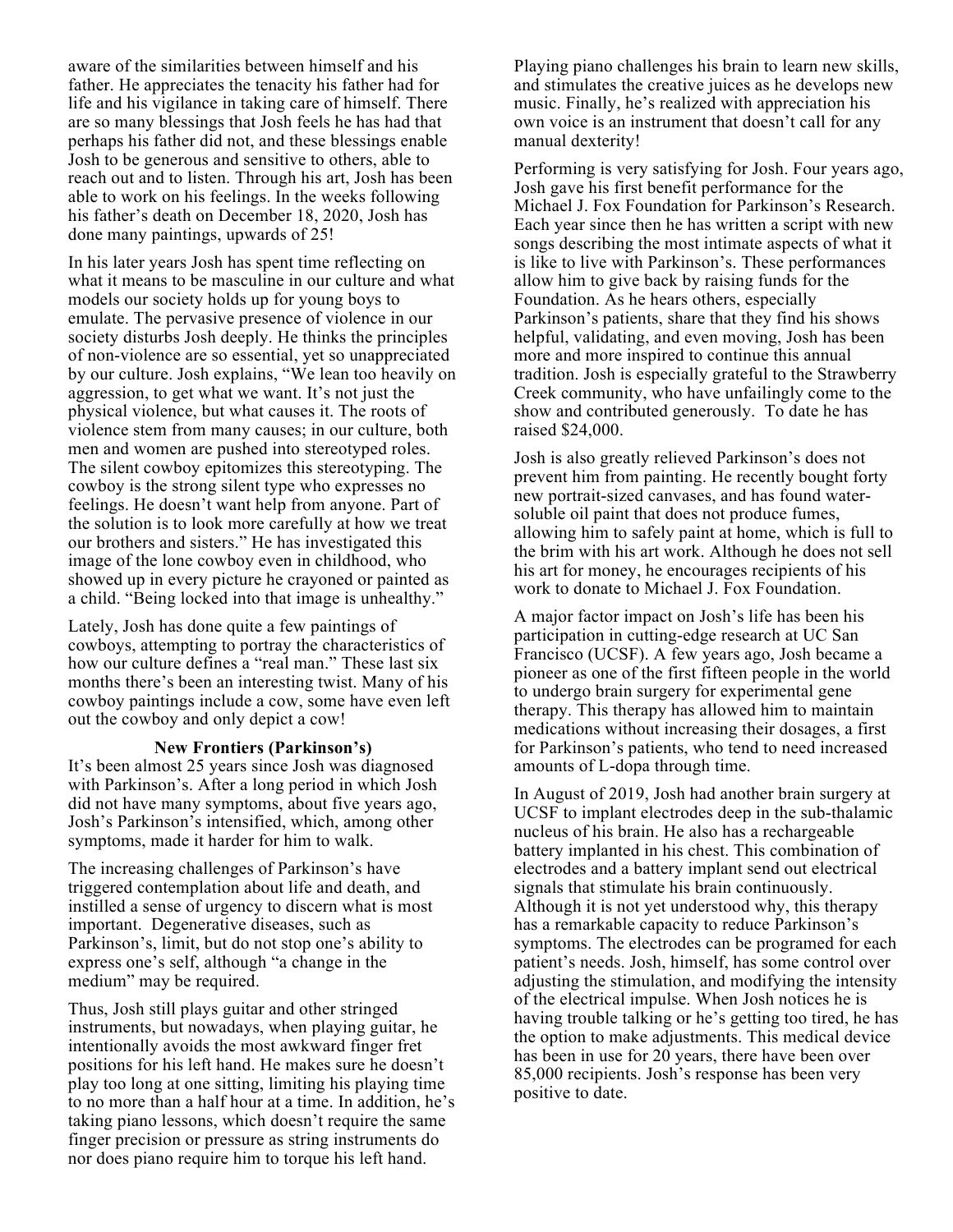#### **Strawberry Creek Monthly Meeting Meeting for Worship on the Occasion of Business January 10, 2021 Minutes\***

## *\* These are draft minutes, for review at the February Meeting for Business.*

Meeting for Business opened at 11:50 a.m. with silent worship and was conducted via Zoom. Elizabeth Moses Strain clerked the meeting. 43 Friends were present. Kathy Barnhart shared the reflections of the Care of the Meeting Committee on the Advices and Queries on Integrity and Personal Conduct.

The Clerk reviewed the agenda, which had been posted by the recording clerk to groups.io on January 8th. It was noted that after it was circulated, the report from our Pacific Yearly Meeting Rep was added to the agenda.

The Recording Clerk read the minutes for the December 2020 meeting for business. The minutes were approved with the following changes to the section on the Yearly Report from the Power, Privilege and Race subcommittee:

- The Meeting "approved" as opposed to "passed" the Minute on Uprooting and Dismantling Racism
- The full title of that minute was inserted: Minute on Uprooting and Dismantling Racism at Strawberry Creek Meeting
- The report itself was included in the minutes

# **Correspondence and Clerk's Business**

The State of the Meeting Report Writing Committee is comprised of: Barbara Birch from the Meeting at large, Roberta Schutz from Worship and Ministry, and Rick Herbert from Care of the Meeting Committee. A listening meeting has been scheduled on February 21st at 11:50 a.m. The clerk thanked the committee members for stepping forward.

The clerk read a message from the Peace and Social Order Committee for PacYM stating that: It was approved at the 2020 Annual Session of PacYM, that the Peace and Social Order Committee would distribute approved minutes from Monthly Meetings so that we can be more aware of how Spirit is moving within the Yearly Meeting. She then read aloud two minutes which had been shared in this manner by the Davis Meeting titled *Addressing Racism*. They were circulated via groups.io January 9th. Friends asked that the Minutes that Strawberry Creek has approved on Uprooting and Dismandling Racism in Strawberry Creek Meeting (February, 2020) and on The prohibition of nuclear disarmament (October, 2020) be forwarded to Pac YM.

Ragni Larson-Orta wrote to request transfer of membership from Visalia Meeting to Strawberry Creek. The request was forwarded to Care of the Meeting Committee.

# **Old Business**

The Community Sharing Fund working group (Larry Strain) reported that the working group recognizes that more work needs to be done to envision and develop the Fund. They have scheduled a listening meeting for January  $31<sup>st</sup>$  and welcome input from the Meeting in preparation for it.

# **New Business**

There was no new business.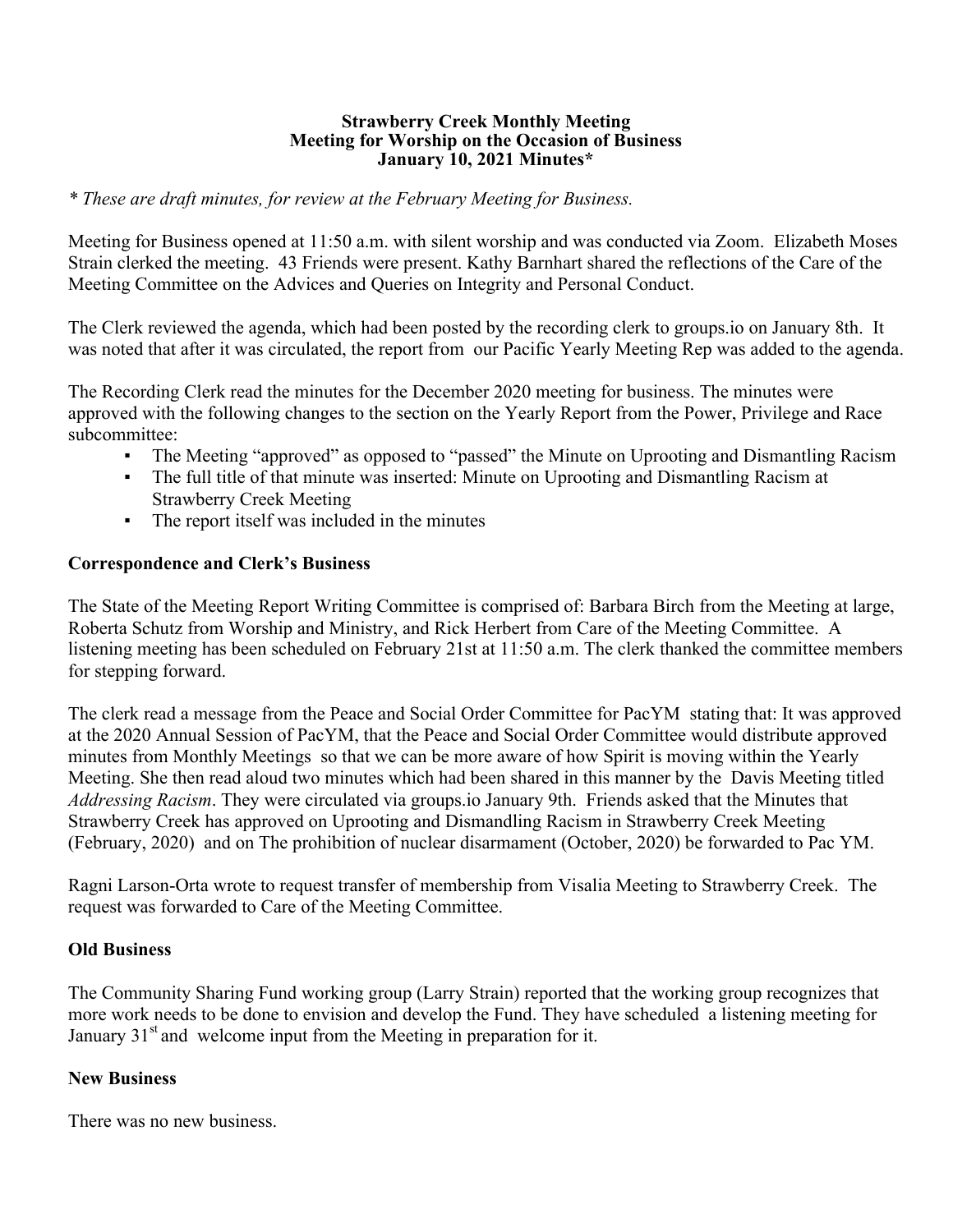# **Reports**

Friends Committee on National Legislation annual meeting (Stephen McNeil) The gathered representatives adopted a statement on reparations and set the agenda for FCNL's lobbying in the coming year. Presentations, reports, and discussions are all available on FCNL's website.

Treasurer (Nancy Wilkinson) After the books for 2020 are closed, we will receive a full picture. In the meantime, here is the snapshot: Our usual annual expenses are \$50-55,000; this year our expenses were only 33,000. This year donations totaled \$46,000. The surplus will be carried forward to 2021. \$1,600 was donated to the Mutual Care Sharing fund, and \$2,200 went into the General Fund, earmarked for the Community Sharing Fund, if and when it is created.

Pac YM (Nancy Wilkinson) Now that we are in a zoom landscape, Representative Committee is convening more often, so business is being conducted in a sequential as opposed to "bunched" way. Pac YM is considering creating a half-time administrative position to assist the clerk, and youth coordinator, and (perhaps) yearly meeting's treasurer. The clerk of Pac YM strongly encourages Friends to join a threshing session considering this proposal on Saturday, Feb  $6<sup>th</sup>$  from 3:00 to 4:30. When it becomes available, Nancy will circulate the zoom link for the session. It was noted that the new position will likely result in increased Pac YM fees.

Representative committee will be meeting the last Saturday in February, and the first Saturday in March. All are welcome.

Because we are now part of Friends General Conference (FGC), PacYM is being asked for FGC priorities. Don Cumin is collecting thoughts from Friends. Michelle Bellows is our representative to FGC.

The Western Friend website is increasingly serving a coordinating function for Pac YM. Friends are encouraged to explore its resources.

Worship and Ministry (Laura Magnani) posted to groups io.January  $9<sup>th</sup>$  a revision of the "blue pamphlet" on spoken ministry. When we are meeting in person again, copies will be on our chairs. A friend suggested translating the brochure into Spanish.

Laura closed by reading a poem by Avotja Jiltoniro called "I know we can!" from the book Civil Liberties United: Diverse Voices from the San Francisco Bay Area.

# **Announcements**

- SCMM Earthcare Testimony discussion sessions, Mondays, January 11 and 25, 7:30 p.m.
- Threshing session February 6th: 3:00 4:30 to discuss Pac YM proposed paid administrative position
- Listening meeting for Community Sharing Fund January 31st, 11:50 a.m.
- Betsy Morris announced a phone-in January 10th for Black and Brown voices on what equity would look like in Berkeley housing policy
- The current edition of Western Friend has an article by three Strawberries (Kathy Barnhart, Shelley Tannenbaum, and Rick Herbert) on divestment from fossil fuels
- Next Meeting for Business, February 14, 2021 at 11:50 a.m.

Meeting closed with silent worship at 1:05.

Respectfully submitted, Elizabeth Moses Strain, Presiding Clerk Beth Wrightson, Alternate Clerk Paul Jolly, Recording Clerk